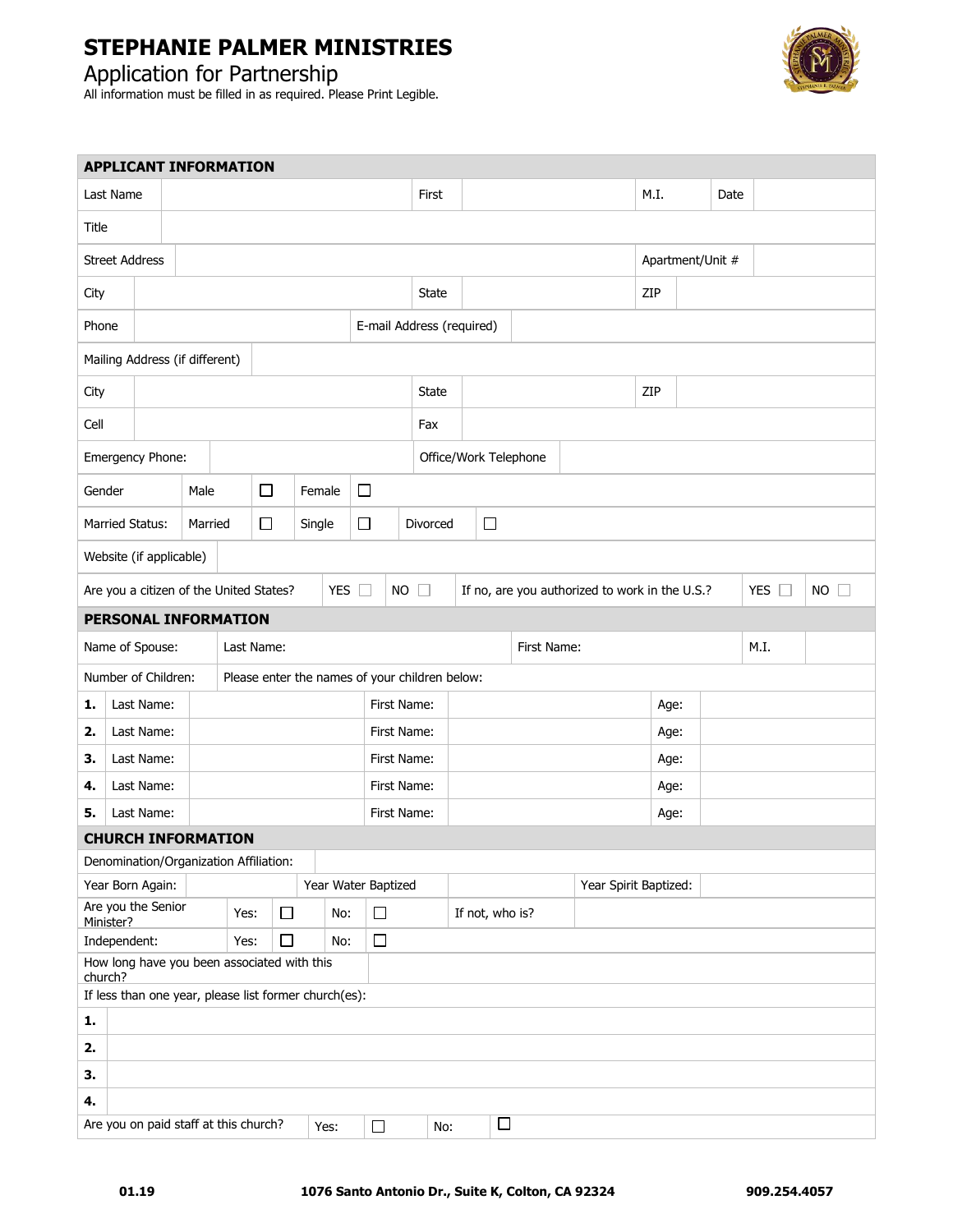



|                                                                                                                                                                           |        |                                                  |        | What is your ministry position, or what service do you provide?                      |   |         |        |          |                                                                                                                                              |  |  |  |
|---------------------------------------------------------------------------------------------------------------------------------------------------------------------------|--------|--------------------------------------------------|--------|--------------------------------------------------------------------------------------|---|---------|--------|----------|----------------------------------------------------------------------------------------------------------------------------------------------|--|--|--|
|                                                                                                                                                                           |        |                                                  |        |                                                                                      |   |         |        |          |                                                                                                                                              |  |  |  |
| If you are Senior Minister at this church, give the date you started this church or became its Senior Minister:                                                           |        |                                                  |        |                                                                                      |   |         |        |          |                                                                                                                                              |  |  |  |
| What is the average Sunday morning attendance of the church?<br>If called to the Five-fold Ministry, which is your primary calling? Please check below:                   |        |                                                  |        |                                                                                      |   |         |        |          |                                                                                                                                              |  |  |  |
|                                                                                                                                                                           |        |                                                  |        |                                                                                      |   |         |        |          |                                                                                                                                              |  |  |  |
| Apostle:                                                                                                                                                                  | $\Box$ | Prophet:                                         | $\Box$ | Evangelist:                                                                          | □ | Pastor: | $\Box$ | Teacher: | $\Box$                                                                                                                                       |  |  |  |
| Are you currently recognized as having the fruit of (works) and walking in the office of this calling? Or, are you emerging (developing and<br>maturing into this office? |        |                                                  |        |                                                                                      |   |         |        |          |                                                                                                                                              |  |  |  |
|                                                                                                                                                                           |        |                                                  |        |                                                                                      |   |         |        |          |                                                                                                                                              |  |  |  |
|                                                                                                                                                                           |        |                                                  |        |                                                                                      |   |         |        |          |                                                                                                                                              |  |  |  |
|                                                                                                                                                                           |        |                                                  |        |                                                                                      |   |         |        |          |                                                                                                                                              |  |  |  |
|                                                                                                                                                                           |        |                                                  |        |                                                                                      |   |         |        |          |                                                                                                                                              |  |  |  |
|                                                                                                                                                                           |        |                                                  |        |                                                                                      |   |         |        |          |                                                                                                                                              |  |  |  |
|                                                                                                                                                                           |        |                                                  |        |                                                                                      |   |         |        |          |                                                                                                                                              |  |  |  |
|                                                                                                                                                                           |        |                                                  |        |                                                                                      |   |         |        |          |                                                                                                                                              |  |  |  |
|                                                                                                                                                                           |        |                                                  |        |                                                                                      |   |         |        |          |                                                                                                                                              |  |  |  |
|                                                                                                                                                                           |        |                                                  |        |                                                                                      |   |         |        |          | If (for example) you are an emerging Pastor or emerging Prophet, then what other areas of ministry has God had you in for preparation? (For  |  |  |  |
| were called Apostles.)                                                                                                                                                    |        |                                                  |        |                                                                                      |   |         |        |          | example: Paul and Barnabas were first called prophets and teachers in the Antioch Church before being sent out in Acts 13:2. Thereafter they |  |  |  |
|                                                                                                                                                                           |        |                                                  |        |                                                                                      |   |         |        |          |                                                                                                                                              |  |  |  |
|                                                                                                                                                                           |        |                                                  |        |                                                                                      |   |         |        |          |                                                                                                                                              |  |  |  |
|                                                                                                                                                                           |        |                                                  |        |                                                                                      |   |         |        |          |                                                                                                                                              |  |  |  |
|                                                                                                                                                                           |        |                                                  |        |                                                                                      |   |         |        |          |                                                                                                                                              |  |  |  |
|                                                                                                                                                                           |        |                                                  |        |                                                                                      |   |         |        |          |                                                                                                                                              |  |  |  |
|                                                                                                                                                                           |        |                                                  |        |                                                                                      |   |         |        |          |                                                                                                                                              |  |  |  |
|                                                                                                                                                                           |        |                                                  |        |                                                                                      |   |         |        |          |                                                                                                                                              |  |  |  |
|                                                                                                                                                                           |        |                                                  |        |                                                                                      |   |         |        |          |                                                                                                                                              |  |  |  |
|                                                                                                                                                                           |        |                                                  |        |                                                                                      |   |         |        |          |                                                                                                                                              |  |  |  |
|                                                                                                                                                                           |        | When did you first sense a call to the ministry: |        |                                                                                      |   |         |        |          |                                                                                                                                              |  |  |  |
|                                                                                                                                                                           |        |                                                  |        |                                                                                      |   |         |        |          |                                                                                                                                              |  |  |  |
|                                                                                                                                                                           |        |                                                  |        |                                                                                      |   |         |        |          |                                                                                                                                              |  |  |  |
|                                                                                                                                                                           |        |                                                  |        | What would you consider your primary ministry strengths?                             |   |         |        |          |                                                                                                                                              |  |  |  |
|                                                                                                                                                                           |        |                                                  |        |                                                                                      |   |         |        |          |                                                                                                                                              |  |  |  |
|                                                                                                                                                                           |        |                                                  |        | If not called to the Five-fold Ministry, then to what ministry have you been called? |   |         |        |          |                                                                                                                                              |  |  |  |
|                                                                                                                                                                           |        |                                                  |        |                                                                                      |   |         |        |          |                                                                                                                                              |  |  |  |
|                                                                                                                                                                           |        |                                                  |        |                                                                                      |   |         |        |          |                                                                                                                                              |  |  |  |
|                                                                                                                                                                           |        |                                                  |        |                                                                                      |   |         |        |          |                                                                                                                                              |  |  |  |
|                                                                                                                                                                           |        |                                                  |        |                                                                                      |   |         |        |          |                                                                                                                                              |  |  |  |
|                                                                                                                                                                           |        |                                                  |        |                                                                                      |   |         |        |          |                                                                                                                                              |  |  |  |
|                                                                                                                                                                           |        |                                                  |        |                                                                                      |   |         |        |          |                                                                                                                                              |  |  |  |
|                                                                                                                                                                           |        |                                                  |        |                                                                                      |   |         |        |          |                                                                                                                                              |  |  |  |
|                                                                                                                                                                           |        |                                                  |        |                                                                                      |   |         |        |          |                                                                                                                                              |  |  |  |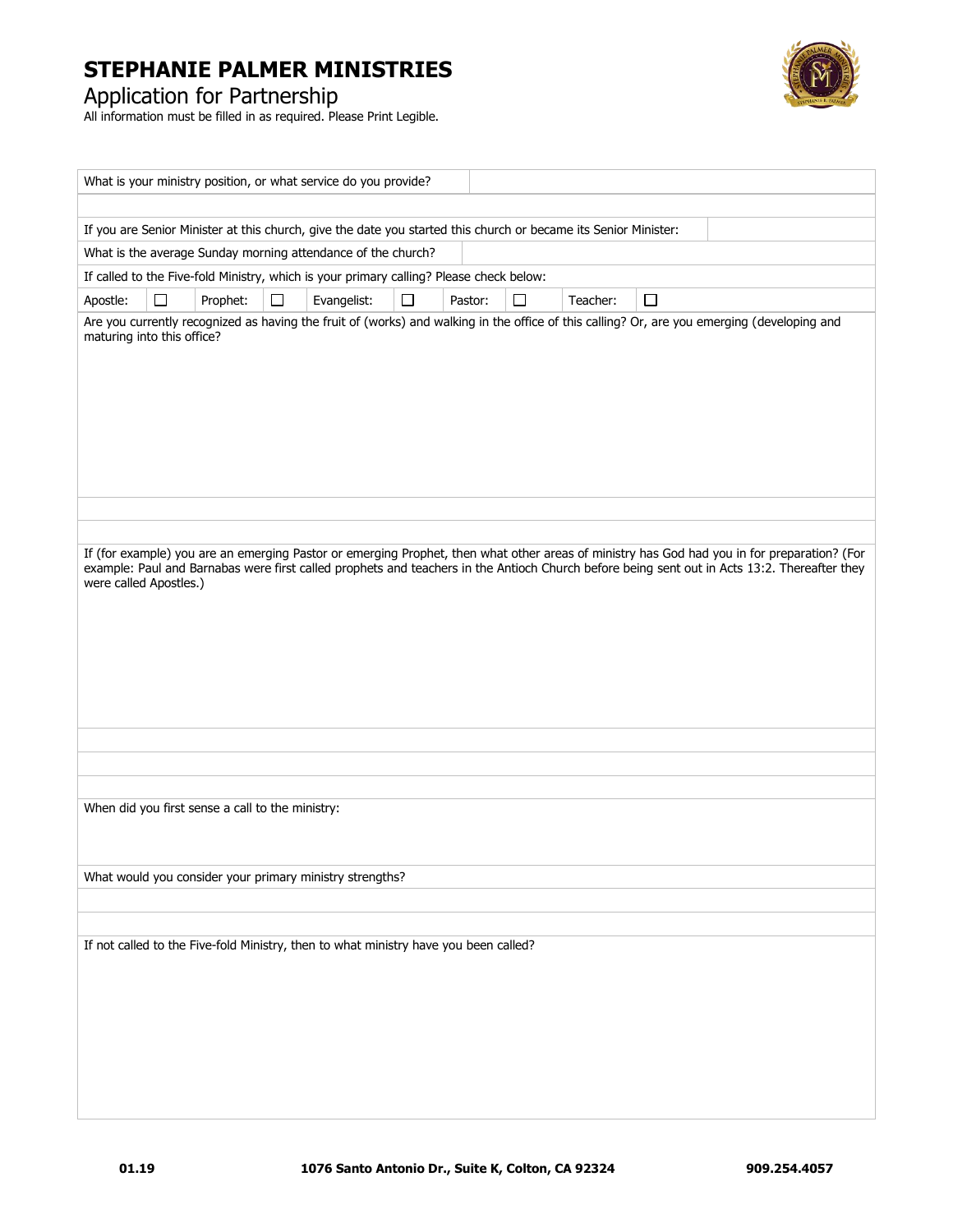



| How are you supported financially?<br>If you are not supported currently from the ministry, then what is your present occupation?<br>$\Box$<br>Licensed:<br>$\Box$<br>Have you ever been<br>or, Ordained?<br>If yes, then by what church (es) or organization(s) and when?<br>1.<br>$\mathbf 2$ |
|-------------------------------------------------------------------------------------------------------------------------------------------------------------------------------------------------------------------------------------------------------------------------------------------------|
|                                                                                                                                                                                                                                                                                                 |
|                                                                                                                                                                                                                                                                                                 |
|                                                                                                                                                                                                                                                                                                 |
|                                                                                                                                                                                                                                                                                                 |
|                                                                                                                                                                                                                                                                                                 |
|                                                                                                                                                                                                                                                                                                 |
|                                                                                                                                                                                                                                                                                                 |
|                                                                                                                                                                                                                                                                                                 |
|                                                                                                                                                                                                                                                                                                 |
|                                                                                                                                                                                                                                                                                                 |
|                                                                                                                                                                                                                                                                                                 |
|                                                                                                                                                                                                                                                                                                 |
|                                                                                                                                                                                                                                                                                                 |
|                                                                                                                                                                                                                                                                                                 |
|                                                                                                                                                                                                                                                                                                 |
|                                                                                                                                                                                                                                                                                                 |
| 3.                                                                                                                                                                                                                                                                                              |
| 4.                                                                                                                                                                                                                                                                                              |
| 5.                                                                                                                                                                                                                                                                                              |
| 6.                                                                                                                                                                                                                                                                                              |
| 7.                                                                                                                                                                                                                                                                                              |
| Do you presently hold credentials with any organization or denomination?                                                                                                                                                                                                                        |
| 1.                                                                                                                                                                                                                                                                                              |
| $\mathbf 2$                                                                                                                                                                                                                                                                                     |
| 3.                                                                                                                                                                                                                                                                                              |
| 4.                                                                                                                                                                                                                                                                                              |
| 5.                                                                                                                                                                                                                                                                                              |
| 6.                                                                                                                                                                                                                                                                                              |
| 7.                                                                                                                                                                                                                                                                                              |
| $\Box$                                                                                                                                                                                                                                                                                          |
| Have your credentials ever been revoked or suspended?<br>Yes:<br>No:<br>□<br>If yes, please explain below:                                                                                                                                                                                      |
|                                                                                                                                                                                                                                                                                                 |
|                                                                                                                                                                                                                                                                                                 |
|                                                                                                                                                                                                                                                                                                 |
| With what other religious organizations or ministries have you been in relationship?<br>1.                                                                                                                                                                                                      |
| 2.                                                                                                                                                                                                                                                                                              |
| 3.                                                                                                                                                                                                                                                                                              |
| $\Box$<br>$\Box$<br>Have you traveled to other nations for ministry yet?<br>Yes:<br>No:<br>If yes, then where?                                                                                                                                                                                  |
| ${\bf 1}.$                                                                                                                                                                                                                                                                                      |
| 2.                                                                                                                                                                                                                                                                                              |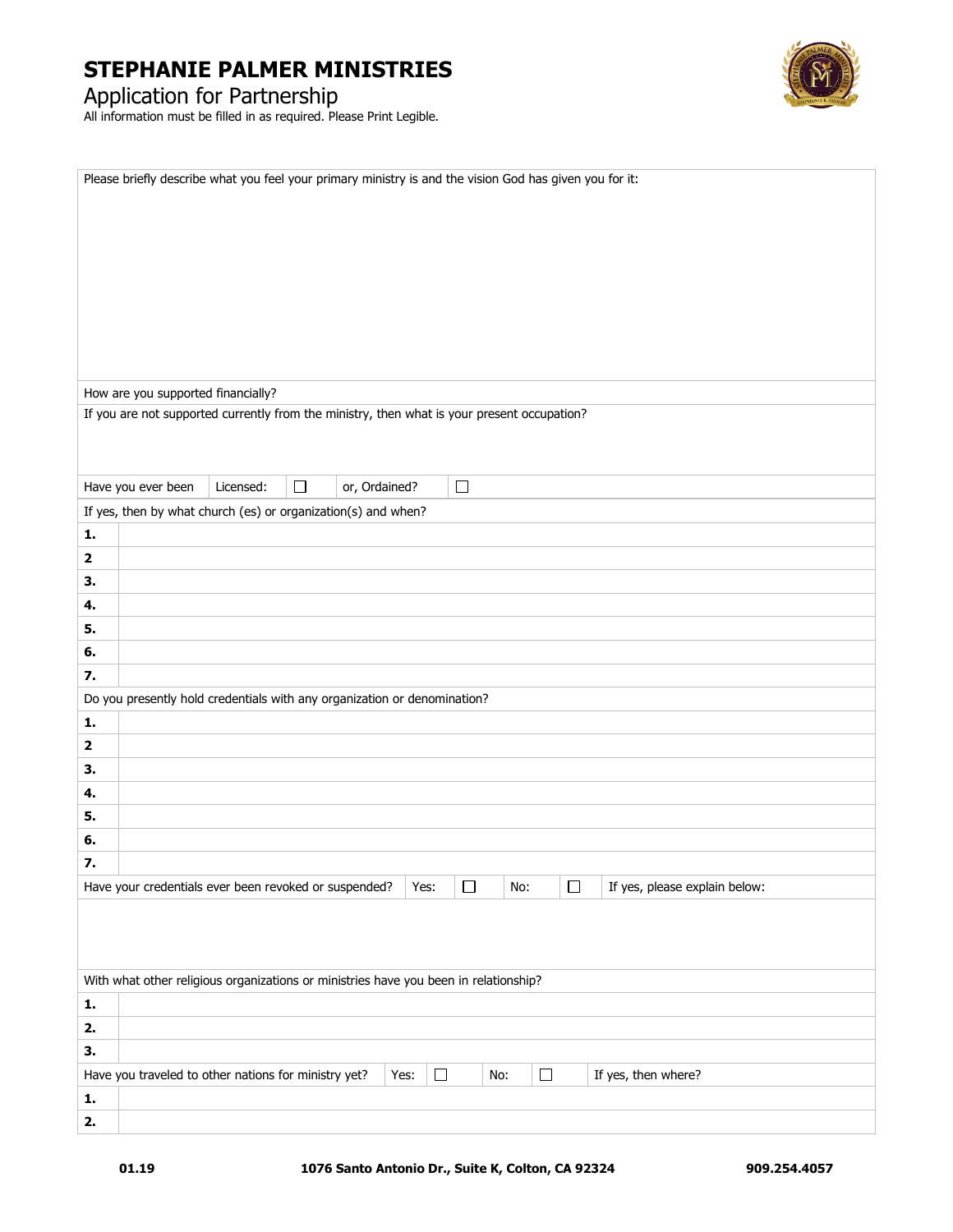

Application for Partnership

| 3.                                                                                                                                                                                                                                                                                                                            |                            |                                                                                 |                                                                                              |       |                |          |          |                       |        |           |        |          |  |          |      |  |
|-------------------------------------------------------------------------------------------------------------------------------------------------------------------------------------------------------------------------------------------------------------------------------------------------------------------------------|----------------------------|---------------------------------------------------------------------------------|----------------------------------------------------------------------------------------------|-------|----------------|----------|----------|-----------------------|--------|-----------|--------|----------|--|----------|------|--|
| 4.                                                                                                                                                                                                                                                                                                                            |                            |                                                                                 |                                                                                              |       |                |          |          |                       |        |           |        |          |  |          |      |  |
| 5.                                                                                                                                                                                                                                                                                                                            |                            |                                                                                 |                                                                                              |       |                |          |          |                       |        |           |        |          |  |          |      |  |
| minister?                                                                                                                                                                                                                                                                                                                     |                            | If no, do you have a desire to travel to the nations and                        | Yes:                                                                                         | □     |                | □<br>No: |          |                       |        |           |        |          |  |          |      |  |
|                                                                                                                                                                                                                                                                                                                               |                            | Are you seeking Church Covering or Networking:                                  | $\Box$<br>Church Covering:<br>Networking:                                                    |       |                |          |          |                       | $\Box$ |           |        |          |  |          |      |  |
| Enter Church Name:                                                                                                                                                                                                                                                                                                            |                            |                                                                                 |                                                                                              |       |                |          |          |                       |        |           |        |          |  |          |      |  |
|                                                                                                                                                                                                                                                                                                                               |                            | Are you seeking Apostolic/Prophetic Training?                                   |                                                                                              |       | Yes:           | □        | No       |                       | □      |           |        |          |  |          |      |  |
|                                                                                                                                                                                                                                                                                                                               |                            |                                                                                 | Are you also seeking Five-fold Ministry ordination from Stephanie Palmer Ministries?<br>Yes: |       |                |          |          | $\Box$                | No:    | $\Box$    |        |          |  |          |      |  |
|                                                                                                                                                                                                                                                                                                                               |                            | Is there a Stephanie Palmer Ministries member recommending you for affiliation? |                                                                                              |       | $\Box$<br>Yes: |          |          |                       |        | No:       | $\Box$ |          |  |          |      |  |
| Last Name                                                                                                                                                                                                                                                                                                                     |                            |                                                                                 |                                                                                              | First |                | Phone:   |          |                       |        |           |        |          |  |          |      |  |
| Address:                                                                                                                                                                                                                                                                                                                      |                            |                                                                                 |                                                                                              |       |                |          |          |                       |        |           |        |          |  |          |      |  |
| City:                                                                                                                                                                                                                                                                                                                         |                            |                                                                                 |                                                                                              |       | State:         |          |          |                       |        |           |        | Country: |  |          |      |  |
| Email Address:                                                                                                                                                                                                                                                                                                                |                            |                                                                                 |                                                                                              |       |                |          |          |                       |        |           |        |          |  |          |      |  |
| Last Name                                                                                                                                                                                                                                                                                                                     |                            |                                                                                 |                                                                                              | First |                |          |          |                       |        | Phone:    |        |          |  |          |      |  |
| Address:                                                                                                                                                                                                                                                                                                                      |                            |                                                                                 |                                                                                              |       |                |          |          |                       |        |           |        |          |  |          |      |  |
| State:<br>City:                                                                                                                                                                                                                                                                                                               |                            |                                                                                 |                                                                                              |       |                |          | Country: |                       |        |           |        |          |  |          |      |  |
|                                                                                                                                                                                                                                                                                                                               | Email Address:             |                                                                                 |                                                                                              |       |                |          |          |                       |        |           |        |          |  |          |      |  |
| <b>ADDITIONAL INFORMATION</b><br>If there is NOT a Stephanie Palmer Ministries member recommending you, then you need to list three (3) personal references of<br>pastors/ministers whom we may contact that have known you for at least 2-years and can personally attest to the validity of your ministry<br>and character: |                            |                                                                                 |                                                                                              |       |                |          |          |                       |        |           |        |          |  |          |      |  |
|                                                                                                                                                                                                                                                                                                                               | <b>REFERENCES</b>          |                                                                                 |                                                                                              |       |                |          |          |                       |        |           |        |          |  |          |      |  |
| 1.                                                                                                                                                                                                                                                                                                                            | Last Name                  |                                                                                 |                                                                                              |       |                |          |          | First                 |        |           |        |          |  |          | M.I. |  |
| Address:                                                                                                                                                                                                                                                                                                                      |                            |                                                                                 |                                                                                              |       |                |          |          |                       |        |           |        |          |  |          |      |  |
| City:                                                                                                                                                                                                                                                                                                                         |                            |                                                                                 |                                                                                              |       |                | State:   |          |                       |        | Zip Code: |        |          |  | Country: |      |  |
|                                                                                                                                                                                                                                                                                                                               | Email Address:             |                                                                                 |                                                                                              |       |                |          |          |                       |        |           |        |          |  |          |      |  |
|                                                                                                                                                                                                                                                                                                                               | Office Phone:              |                                                                                 |                                                                                              |       |                |          |          | Residence/Cell Phone: |        |           |        |          |  |          |      |  |
|                                                                                                                                                                                                                                                                                                                               |                            | Relationship to Applicant:                                                      |                                                                                              |       |                |          |          |                       |        |           |        |          |  |          |      |  |
|                                                                                                                                                                                                                                                                                                                               |                            |                                                                                 |                                                                                              |       |                |          |          |                       |        |           |        |          |  |          |      |  |
| 2.                                                                                                                                                                                                                                                                                                                            | Last Name                  |                                                                                 |                                                                                              |       |                |          |          | First                 |        |           |        |          |  |          | M.I. |  |
| Address:                                                                                                                                                                                                                                                                                                                      |                            |                                                                                 |                                                                                              |       |                |          |          |                       |        |           |        |          |  |          |      |  |
| City:                                                                                                                                                                                                                                                                                                                         |                            |                                                                                 |                                                                                              |       |                | State:   |          |                       |        | Zip Code: |        |          |  | Country: |      |  |
|                                                                                                                                                                                                                                                                                                                               | Email Address:             |                                                                                 |                                                                                              |       |                |          |          |                       |        |           |        |          |  |          |      |  |
|                                                                                                                                                                                                                                                                                                                               | Office Phone:              |                                                                                 | Residence/Cell Phone:                                                                        |       |                |          |          |                       |        |           |        |          |  |          |      |  |
|                                                                                                                                                                                                                                                                                                                               | Relationship to Applicant: |                                                                                 |                                                                                              |       |                |          |          |                       |        |           |        |          |  |          |      |  |